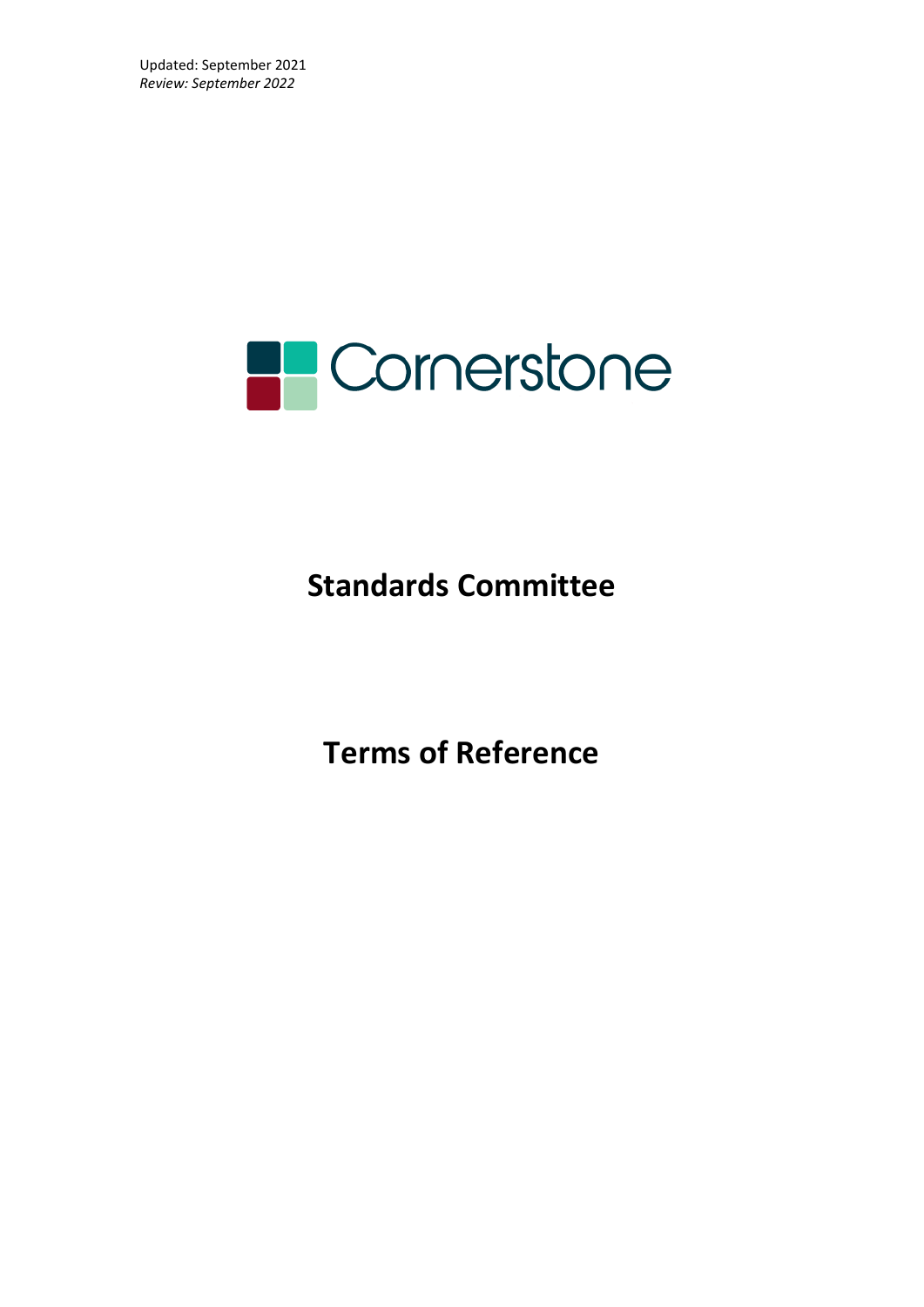## **Terms of Reference**

#### **Standards Committee**

#### 1. **Constitution**

1.1 The board of directors (the **Trustees**) of The Cornerstone Academy Trust hereby resolve to establish a committee of the Trustee Board to be known as the **Standards Committee** (the **Committee**) to advise the Board on matters relating to the Trust's curriculum, quality and standards.

## 2. **Membership**

- 2.1 The Standards Committee will meet at least once per term. The Committee's Chair or any two Committee members may call a meeting.
- 2.2 The Standards Committee will consist of a minimum of three members of the Board. Members of the Committee are appointed annually. The Chair of the Board may be an ex officio member of the Committee.
- 2.3 Additionally, external co-opted members with particular expertise may be appointed to the Committee by the Board of Directors. Co-opted members of the Committee will have full participation rights.
- 2.4 Other Board members shall also have right of attendance and may fully participate in meetings, though the Committee may wish to exclude Employee Directors.
- 2.5 The CEO will be an ex officio member of the Standards Committee as will the Head of Education.
- 2.6 Other employees of the Trust may be invited to attend meetings but will have no voting rights.
- 2.7 The Chair of the Standards Committee will be appointed by and from the Board annually. The CEO or Head Teacher of an Academy may not act as Chair of the Committee. Any other employees of the Trust may also not act as Chair, other than in exceptional circumstances agreed by the Board. If the Chair is absent from a meeting the Board shall choose another Board member to act as Chair for that meeting.
- 2.8 The Standards Committee will be quorate if at least three members (or at least one third if greater) of those members eligible to vote are present. In addition, at least 50% of those members present are required to be Board members [in the event of there being co-optees on the Committee] and no more than 50% may be employees of the Trust.
- 2.9 Decisions to be made at meetings of the Committee shall be determined by a majority of the votes of members present and voting.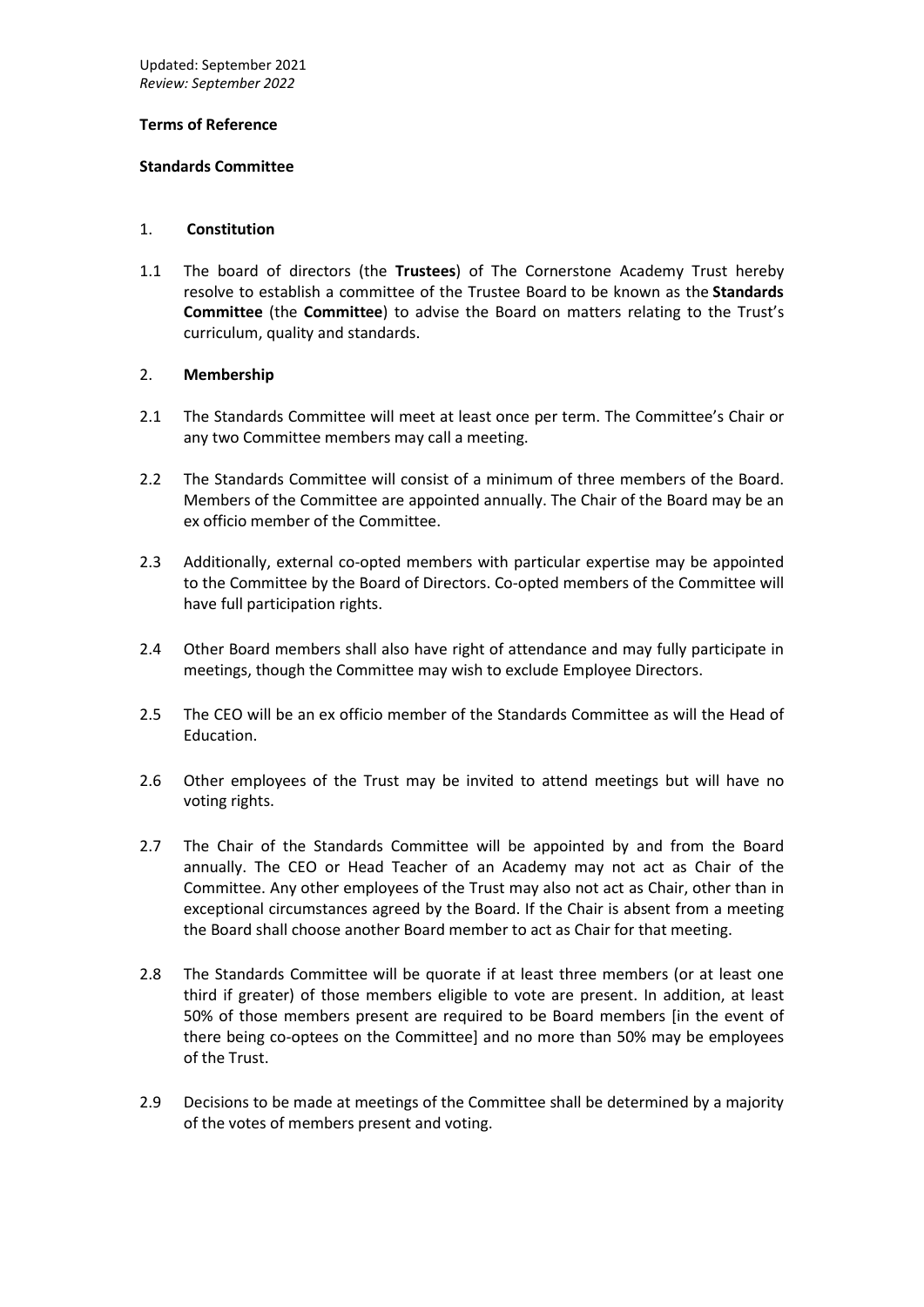- 2.10 Where there is an equal division of votes, the Chair shall have a second or casting vote.
- 2.11 Administrative support will be provided by the Clerk to the Board.
- 2.12 Agendas will be agreed in advance by the Chair of the Standards Committee (based on, but not limited to, a pre-agreed annual schedule of activity) and papers will be circulated to members and attendees at least 5 working days in advance of the meeting.
- 2.13 Minutes of meetings will be taken and submitted to the next scheduled meeting of the Board once approved in draft by the Chair of the Committee.
- 2.14 The Standards Committee will self-assess its performance against these Terms of Reference on an annual basis and will also review the Terms of Reference, submitting any proposed changes to the Board for approval.
- 2.15 The members of the Committee shall hold office from the date of their appointment until their resignation or their omission from membership of the Committee on subsequent consideration by the Board (whichever shall happen first).

# 3. **Authority**

- 3.1 The Committee is authorised to investigate any activity within its terms of reference or specifically delegated to it by the Board. It is authorised to request any information it requires from any employee of the Trust and all employees are directed to cooperate with any request made by the Committee.
- 3.2 The Committee is authorised to obtain any outside legal or independent professional advice it considers necessary.
- 3.3 The committee is comprised of:
	- Trustees x 3 (minimum)
	- Lab representative
	- Staff representative
	- Head of Curriculum and/or Head of Education

## 4. **Main Duties**

- 4.1 To monitor and advise the Trust Board regularly and LABs as appropriate on the following:
	- Data on attainment and progress for all of the Trust academies;
	- School improvement work and leadership;
	- Overall performance of each of the academies; and
	- Leadership standards.

# 5. **Detailed Responsibilities**

5.1 Performance and Standards